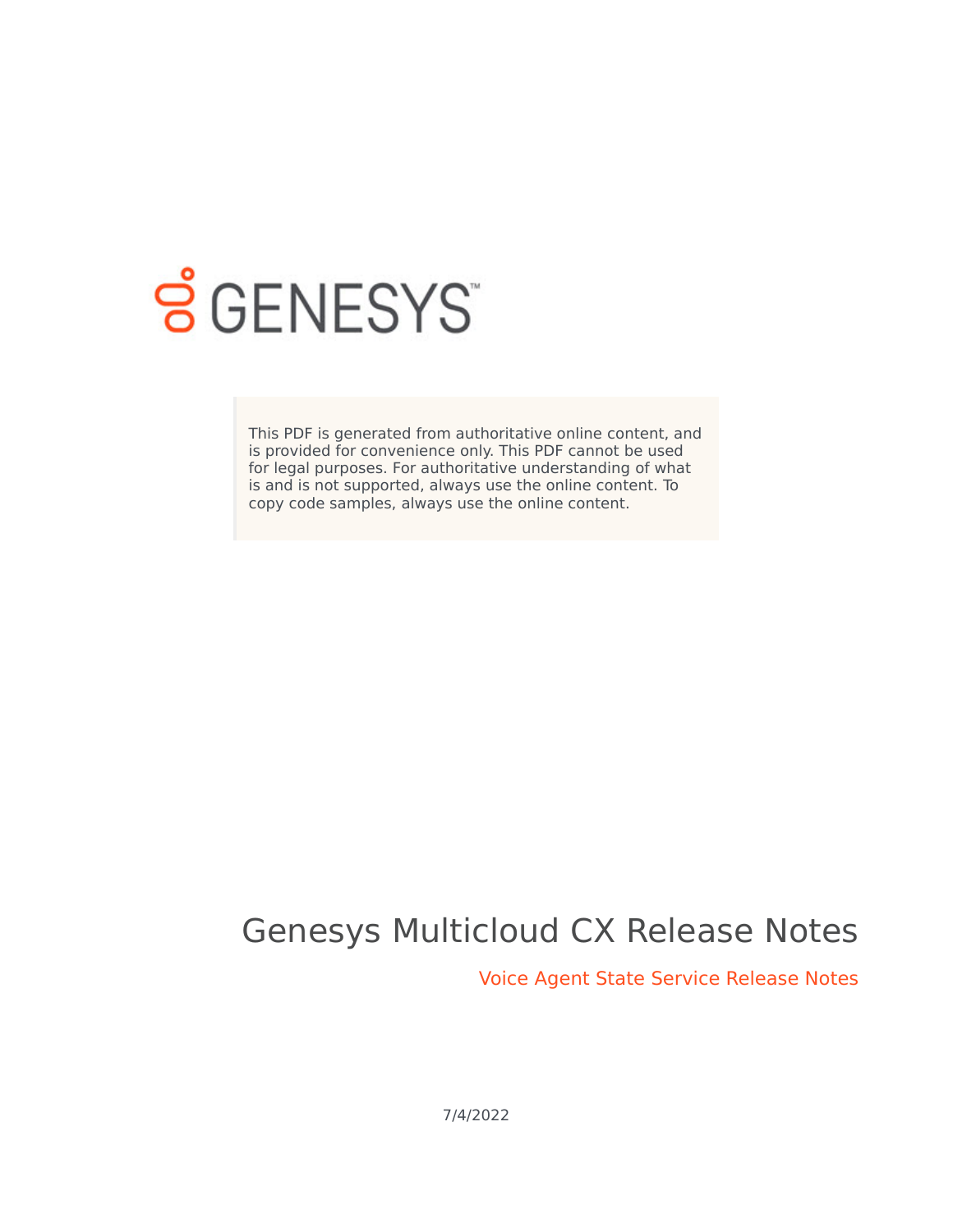# Contents

- 1 [March 28, 2022](#page-3-0)
	- 1.1 [Security Fixes](#page-3-1)
	- 1.2 [For private edition](#page-4-0)
- 2 [September 22, 2021](#page-4-1)
	- 2.1 [Resolved Issues](#page-4-2)
- 3 [September 15, 2021](#page-4-3)
	- 3.1 [For private edition](#page-4-4)
- 4 [June 30, 2021](#page-5-0)
	- 4.1 [For private edition](#page-5-1)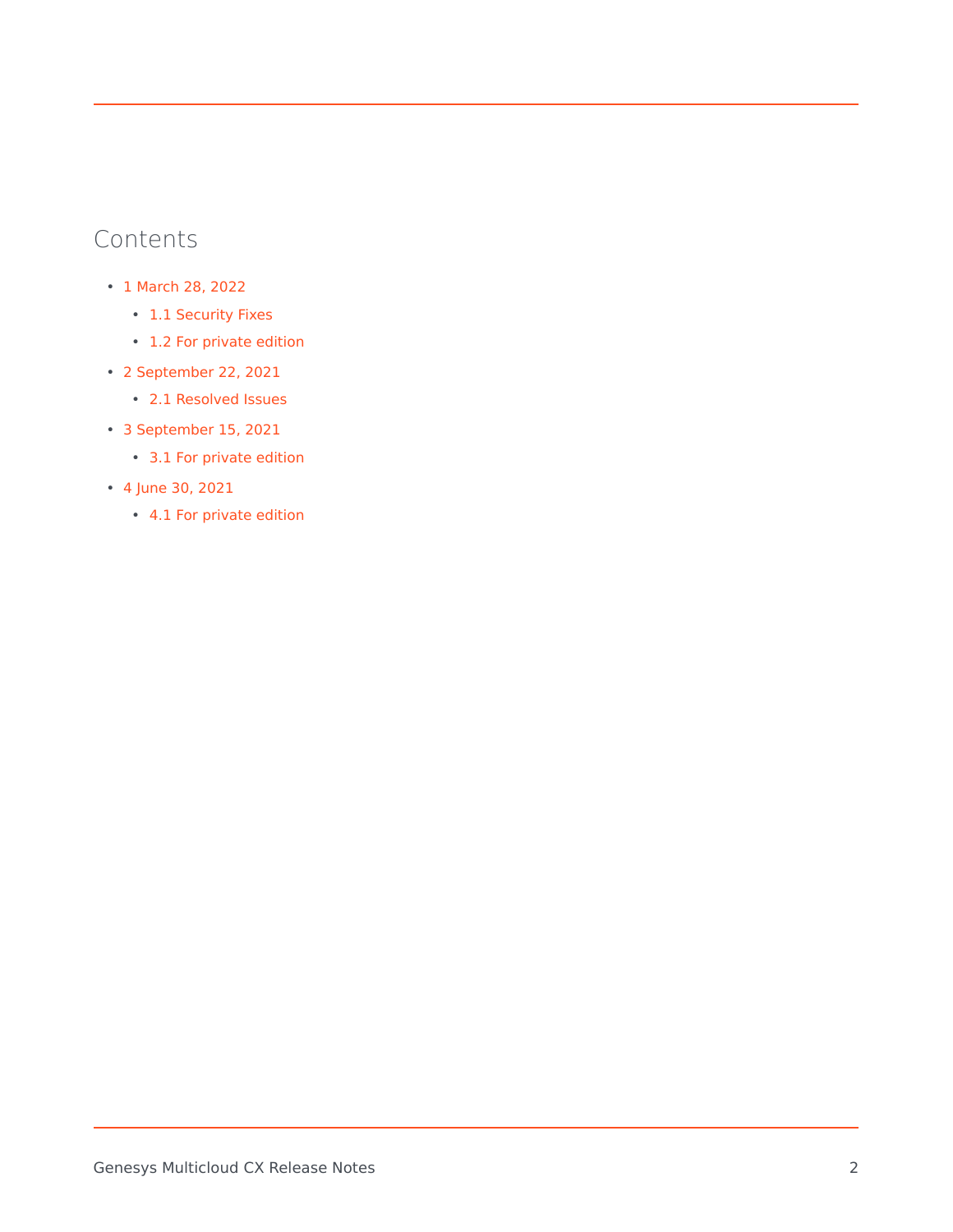Not all releases or changes listed below may pertain to your deployment. Check the table below to see which releases apply to you.

#### **Related documentation:**

- •
- •

#### Important

The Release table lists the initial availability date for each release and the deployment environments for which a release is made available. Except when otherwise stated in the description for a specific release, each release includes all of the features and resolved issues that were introduced on earlier dates, regardless of the deployment environment. The features and resolved issues that apply only to a specific deployment environment are noted as such.

| <b>Available</b>         | <b>Genesys CX on</b> |              | <b>Private</b><br>edition | <b>Highlights</b>                                                                                                                                  | <b>Release</b> |
|--------------------------|----------------------|--------------|---------------------------|----------------------------------------------------------------------------------------------------------------------------------------------------|----------------|
| <b>AWS</b>               | <b>Azure</b>         | <b>GCP</b>   |                           |                                                                                                                                                    |                |
| March<br>28,<br>2022     |                      |              |                           | • Important<br>security<br>improvements.<br>• Support<br>for<br>deploying<br>all<br>private<br>edition<br>services<br>in a<br>single<br>namespace. | 100.0.100.0010 |
| September<br>22,<br>2021 |                      | <b>Azure</b> |                           | 100.0.100.0007:<br>Resolved<br>issue.                                                                                                              | 100.0.100.0007 |
| September<br>15,<br>2021 |                      |              |                           | 100.0.100.0005:<br>• Early<br>Adopter                                                                                                              | 100.0.100.0005 |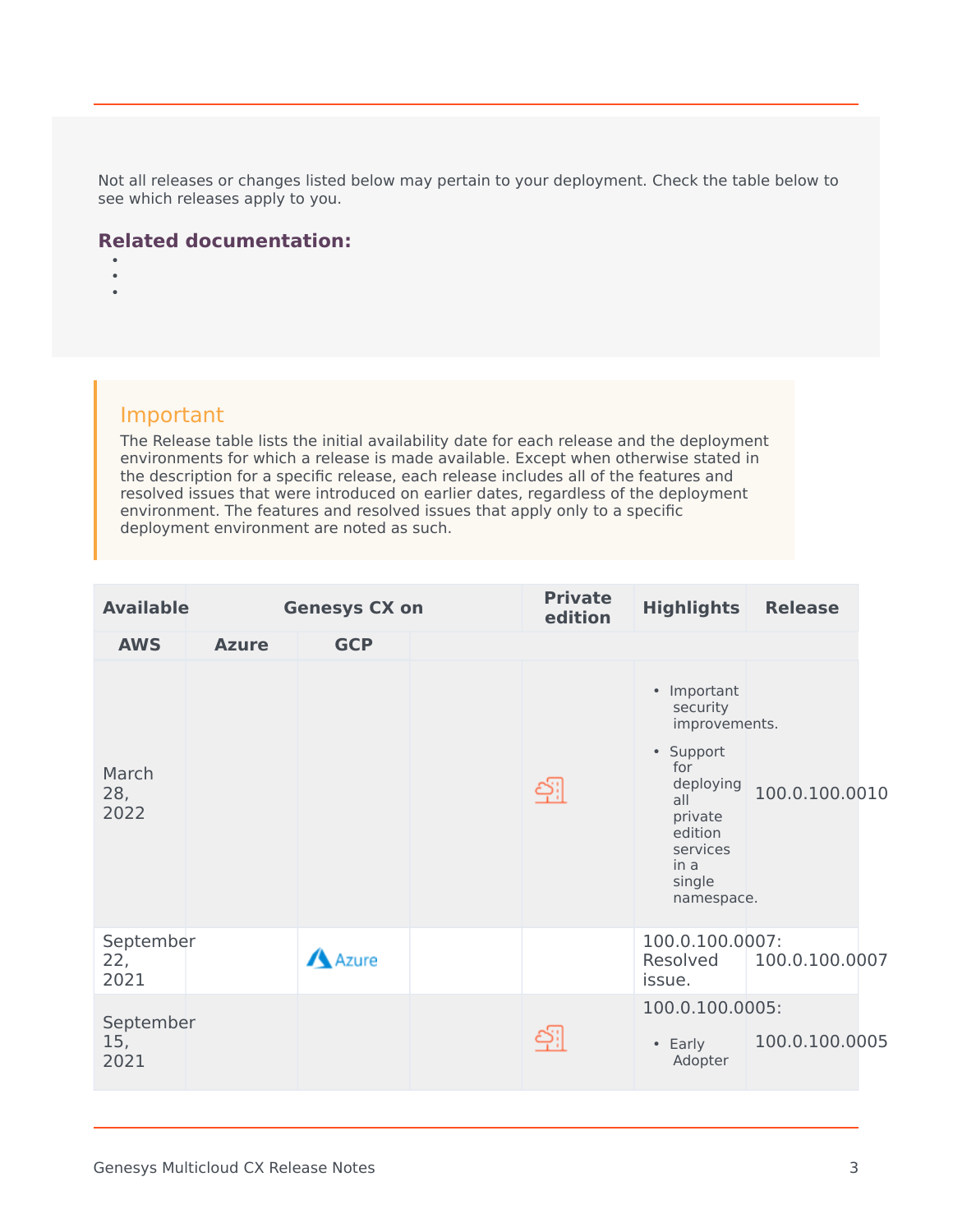| <b>Available</b> | <b>Genesys CX on</b> | <b>Private</b><br>edition | <b>Highlights</b>                                                                                                                                                                                                    | <b>Release</b> |
|------------------|----------------------|---------------------------|----------------------------------------------------------------------------------------------------------------------------------------------------------------------------------------------------------------------|----------------|
|                  |                      |                           | Program<br>support<br>for<br>Genesys<br>Multicloud<br><b>CX</b><br>private<br>edition<br>deployments<br>on GKE.<br>• Support<br>for<br>arbitrary<br>UIDs in<br>private<br>edition<br>deployments<br>on<br>OpenShift. |                |
| June 30,<br>2021 |                      |                           | Early<br>Adopter<br>Program<br>support for<br>Genesys<br>Multicloud<br>CX private<br>edition<br>deployments<br>on<br>OpenShift.                                                                                      | 9.0.000.10     |

<span id="page-3-0"></span>

- 100.0.100.0010 available March 28, 2022
- Helm charts and containers

### <span id="page-3-1"></span>Security Fixes

• This release includes important security upgrades made to third-party software. (GCLOUD-18868)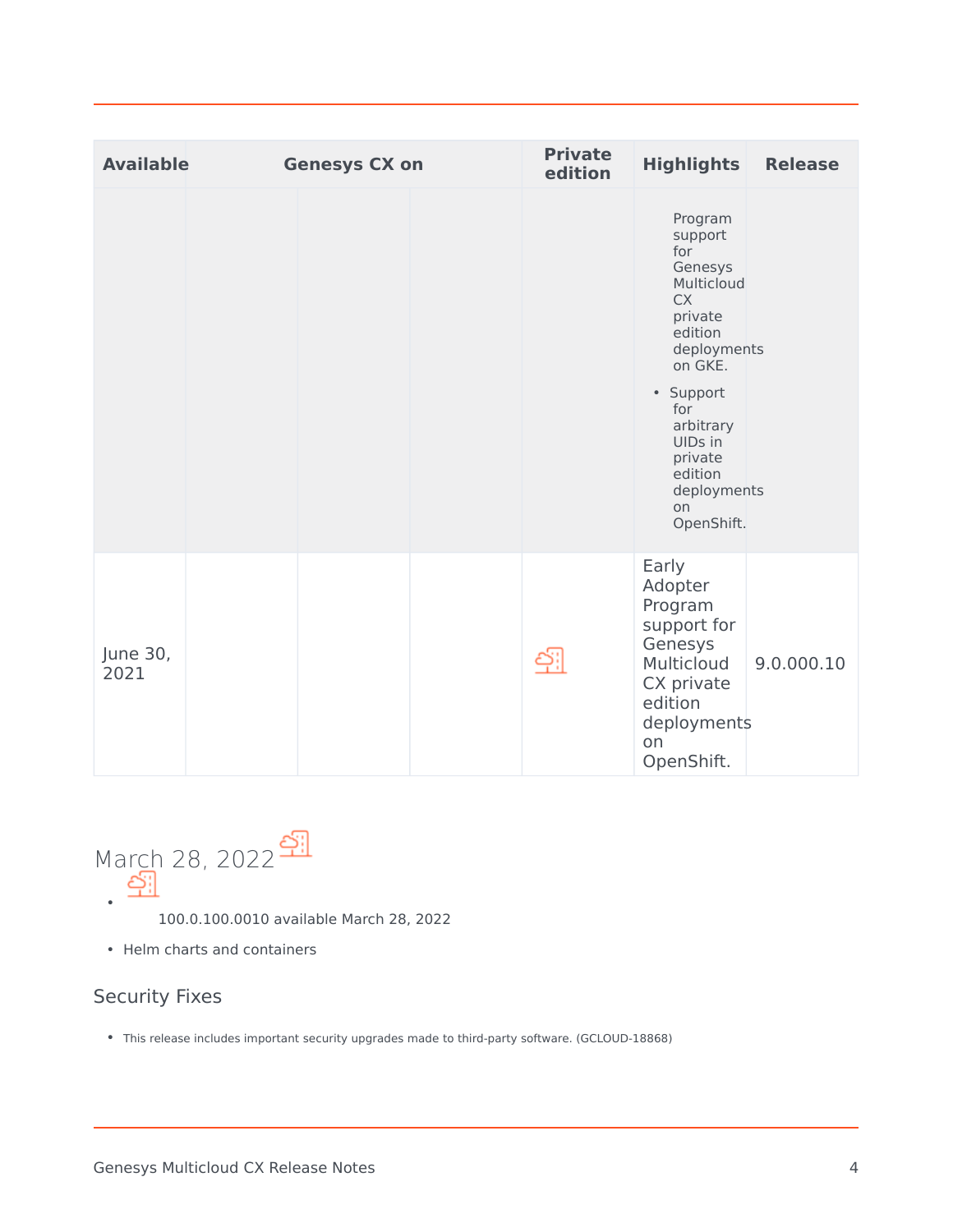#### <span id="page-4-0"></span>For private edition

- Support for deploying the Voice Agent State Service in a single namespace with other private edition services has been implemented. To deploy the Voice Agent State Service in a single namespace, override the **namespace** parameter in the Agent State Service Helm chart **values.yaml** file:
	- $\mathbf{1}$ deployment:
	- $\overline{2}$ namespace: voice

(VOICEMCS-2912)

## <span id="page-4-1"></span>September 22, 2021<sup>A Azure</sup>

#### <span id="page-4-2"></span>Resolved Issues

• The Voice Agent State Service no longer performs After Call Work (ACW) actions when an agent logs out while on a call, and then the call is released. (VOICEMCS-2835)

<span id="page-4-3"></span>

100.0.100.0005 available September 15, 2021

• Helm charts and containers

#### <span id="page-4-4"></span>For private edition

- Voice Agent State Service now supports the use of arbitrary, or random, user IDs (UIDs) in OpenShift.
	- The Dockerfile has been modified to specify container and file ownership as user=500 (genesys) and group=0 (root).
	- The securityContext settings exposed in the default **values.yaml** file specify the user and group IDs for the genesys user (500:500:500). You must override these Helm chart values if you want OpenShift to use arbitrary UIDs. For more information, see .
	- Voice Agent State Service is deployed using ServiceAccounts that use the **restricted** Security Context Constraint (SCC). In an earlier implementation, Genesys required you to deploy all private edition services using a ServiceAccount associated with the custom **genesys-restricted** SCC, to control permissions for the genesys user (500). Genesys now expects OpenShift to use arbitrary UIDs in your deployment, and the **genesys-restricted** SCC has been deprecated. If you previously deployed Voice Agent State Service using the **genesys-restricted** SCC, Genesys recommends that you redeploy Voice Agent State Service so that you use arbitrary UIDs. (VOICEMCS-2614) **More info:**
- As of October 29, 2021, Voice Agent State Service supports deployments on Google Kubernetes Engine (GKE) in Genesys Multicloud CX private edition, as part of the Early Adopter Program. (CPE-1983)